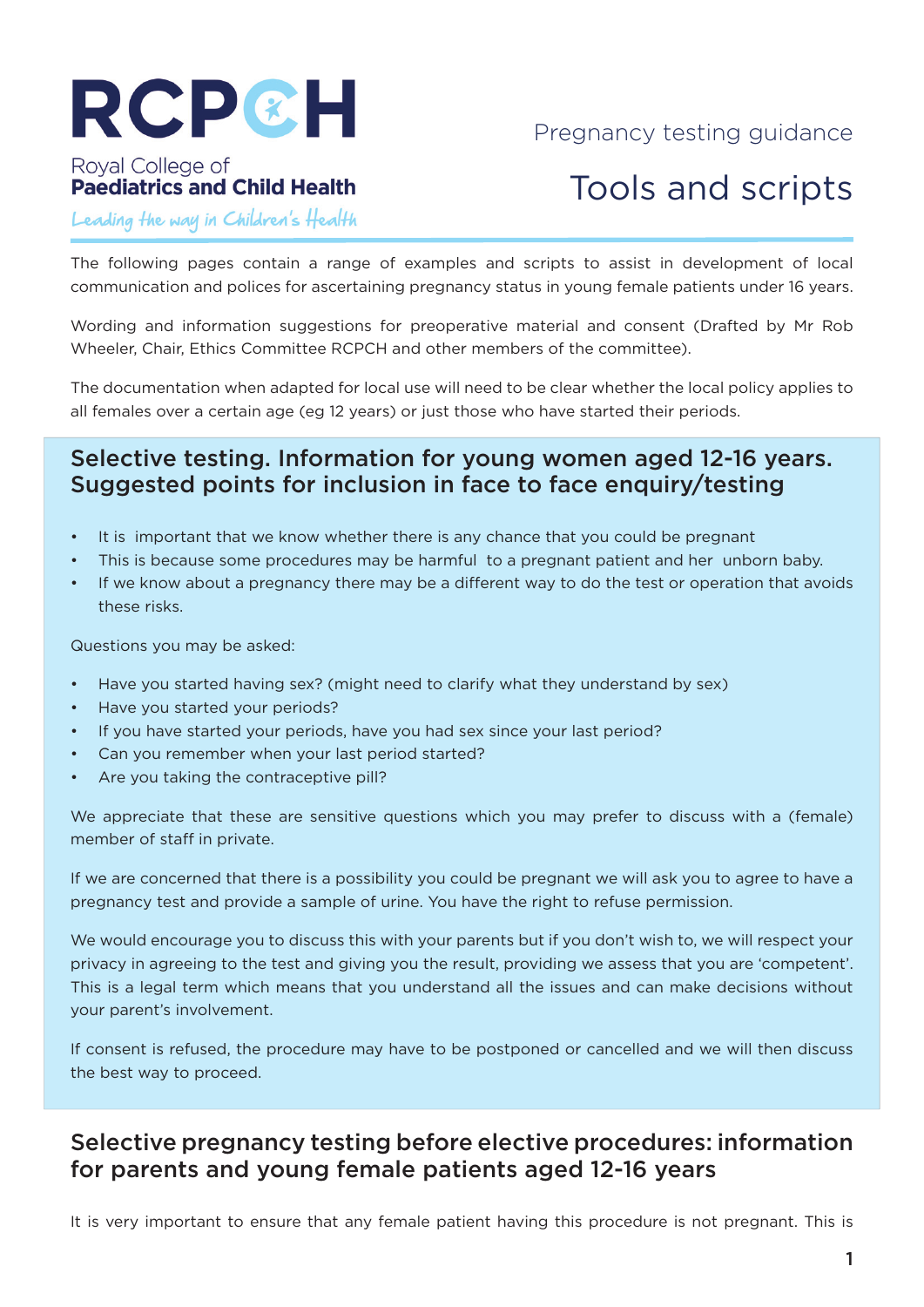because a pregnant patient and her unborn baby may be harmed by the procedure. All female patients of child bearing age will be asked whether they could be pregnant. This includes young female patients aged 12–16 years to avoid the risk of harm to the very small/tiny number of pregnancies which may occur in this age group.

Those at risk of pregnancy will be asked to give consent to a pregnancy test by providing a sample of urine. Young female patients aged 12–16 years may be seen in private without their parents if they wish. Providing they are assessed as 'Gillick competent', a legal term which means that they have sufficient understanding of what is involved and its implications, they can give consent to a pregnancy test if it is considered necessary. They would be encouraged to share information with their parents but will be treated in confidence if they do not wish to.

If we are concerned following discussion with a patient or parents, that there may be a risk of pregnancy but consent for a pregnancy test is refused, we will discuss the safest way of proceeding.

# Routine pregnancy testing before specific elective procedures: information for parents and young female patients aged 12-16 years

It is very important to ensure that any female patient having this procedure is not pregnant. This is because a pregnant patient and her unborn baby may be harmed by the procedure.

All female patients aged 12-16 years or their parents will be asked to give consent to providing a sample of urine for a pregnancy test. Although there may only be a very small/tiny number of pregnancies in this age group, we believe that testing all patients is the most effective way of avoiding the risk of harm.

If a pregnancy test is refused we will discuss the safest way of proceeding but we hope you will recognise the reason for our decision. Your understanding will be greatly appreciated.

### Selective pregnancy testing for procedures undertaken in an emergency: information for parents and young female patients aged 12-16 years.

It is very important that all female patients of childbearing age do not undergo procedures which could cause harm to themselves or an unborn baby if they are pregnant. When patients are admitted as an emergency, it may not be possible at first to predict which procedures will be necessary for diagnosis and treatment.

All female patients of child bearing age will be asked whether they could be pregnant if they might need a procedure which could cause harm to a pregnancy. This includes young female patients aged 12–16 years to avoid the risk of harm to the very small/tiny number of pregnancies which may occur in this age group.

Those at risk of pregnancy will be asked to give consent to a pregnancy test by providing a sample of urine. Young female patients aged 12–16 years may be seen in private without their parents if they wish. Providing they are assessed as 'Gillick competent', a legal term which means that they have sufficient understanding of what is involved and its implications, they can give consent to a pregnancy test if it is considered necessary. They would be encouraged to share information with their parents but will be treated in confidence if they do not wish to.

If we are concerned following discussion with a patient or their parents, that there may be a risk of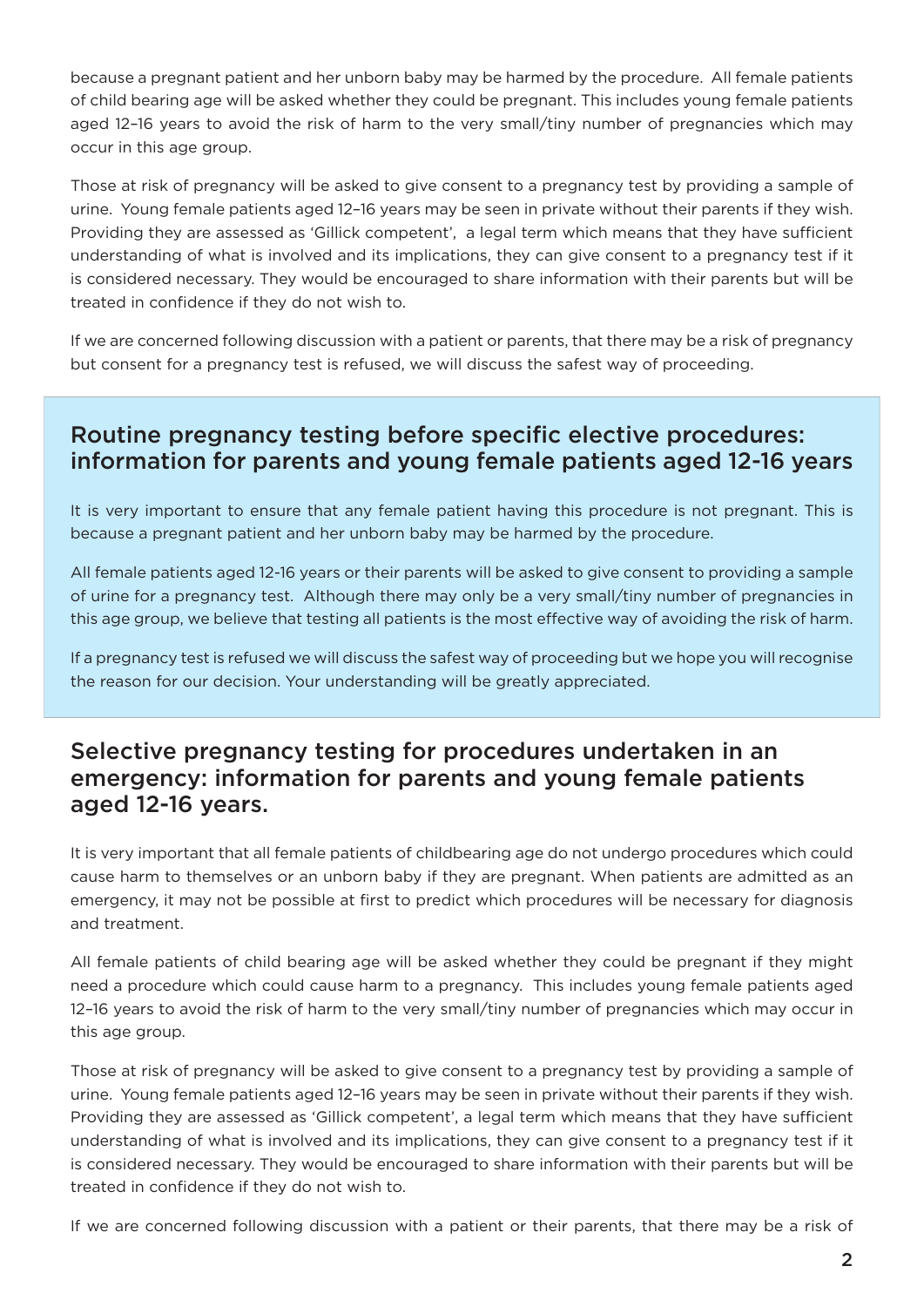pregnancy but consent for a pregnancy test is refused, we will discuss the safest way of proceeding.

We are aware of how stressful emergency admissions can be for patients and their relatives and hope you appreciate the reasons for questioning young female patients about the possibility of pregnancy. Your understanding will be greatly appreciated.

### Routine pregnancy testing for emergency procedures: information for parents and young female patients aged 12-16 years.

All female patients aged 12–16 years, who are admitted for anaesthesia and surgery are routinely tested for pregnancy when undergoing certain procedures.

This is because pregnant patients and/or their unborn babies can be harmed by certain operations, anaesthetic drugs and some scans and X-rays. We believe that, although there may only be a very small/tiny number of pregnancies in this age group, testing all patients is the most effective way of avoiding the risk of harm.

It means that, providing consent is given, we will test a sample of urine of all female patients aged 12- 16 years before the procedure is undertaken. If consent for a pregnancy test is refused, we will then discuss the safest way of dealing with the emergency.

We are aware of the how stressful emergency admissions can be for patients and their relatives and we hope you recognise the reasons for requesting a pregnancy test. Your understanding will be greatly appreciated.

#### Pregnancy testing before an operation or investigation: suggested wording for information for young female patients

When you need an operation or investigation that needs us to put you to sleep for a little while (anaesthetised), we will have to ask you lots of questions about your health, any medicines you might be taking and any allergies you have. This is so we can make sure that you will be safe in hospital. We also need to be sure that you are not pregnant, as being put to sleep or having an operation is not a good idea during pregnancy. This is particularly important if you will also need x-rays to be taken while you are anaesthetised.

Very soon after becoming pregnant (a woman's period may only be a week or two late), there are many changes happening within the body. How drugs affect the body, and how the body deals with drugs can be different during pregnancy. Some drugs that are sometimes used during anaesthesia may damage an unborn baby and are best avoided. There is also a chance of miscarriage (losing the baby) if a woman has an operation or investigation during early pregnancy.

To check about pregnancy, we need to ask you some questions. These questions can feel quite embarrassing, so you may want to talk about them in private. You should be offered this option. We will need to ask you if you have started your periods, when was the date of your last period, and if there is any possibility that you could be pregnant. This will involve asking if you have had sex and we have to ask this because some girls begin to have relationships with boys earlier than others.

If there is any possibility that you could be pregnant, we will ask you if it is OK for us to test a sample of your urine. For most young people, the test will be negative, showing that they are not pregnant, and the operation can go ahead as planned. For a small number of young people, the test may be positive